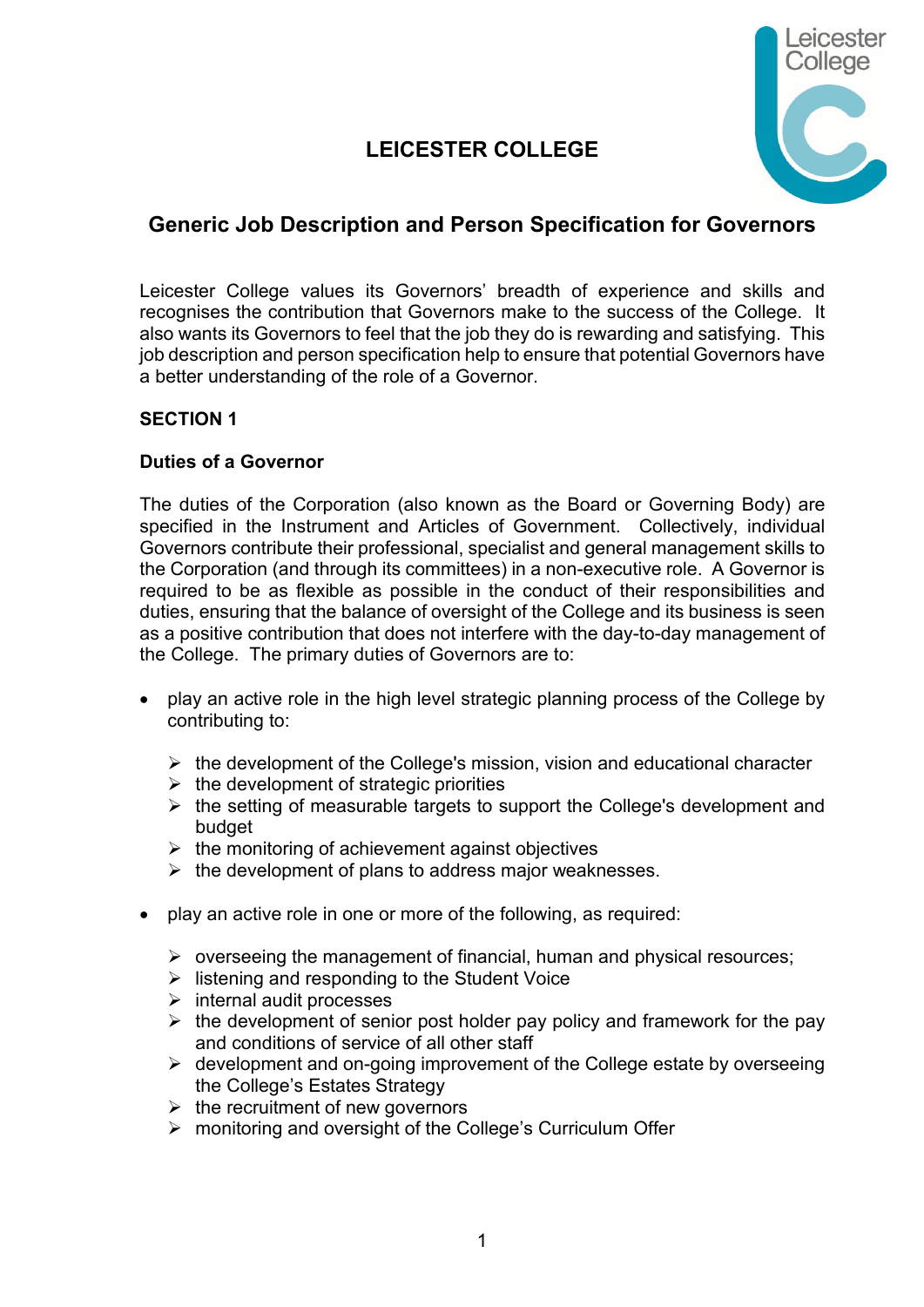- contribute to the regular monitoring of the financial health of the College
- comply with the Instrument and Articles of Government, the Corporation's standing orders and Code of Conduct, the Nolan principles, and any other related governance policies and procedures
- contribute to the business of the Corporation in an effective, efficient, open and transparent manner
- comply with the relevant legislation. Board members are charity trustees and must comply with charity legislation and case law
- attend Corporation meetings, Governor training and induction events as required
- get to know the College through discussion with the Principal and other Senior Staff, reading relevant papers, visiting the College and participating in events
- help new Governors understand their role
- act in the best interests of the College at all times.

Governors have collective responsibility for the items above but no Governor has the authority to speak or act on the Corporation's behalf unless specifically delegated to do so.

Governors must be free at all times to speak and act in what they believe to be the best interests of the College. They cannot be mandated by any group to express views which are not held by them personally. In other words, Governors can make a valuable contribution to the College in terms of their skills and expertise, but cannot lobby on behalf of any group.

Governors should avoid and should be willing to highlight any potential conflicts of interest arising from their personal and professional lives which could, or could be seen to, influence their decision making ability.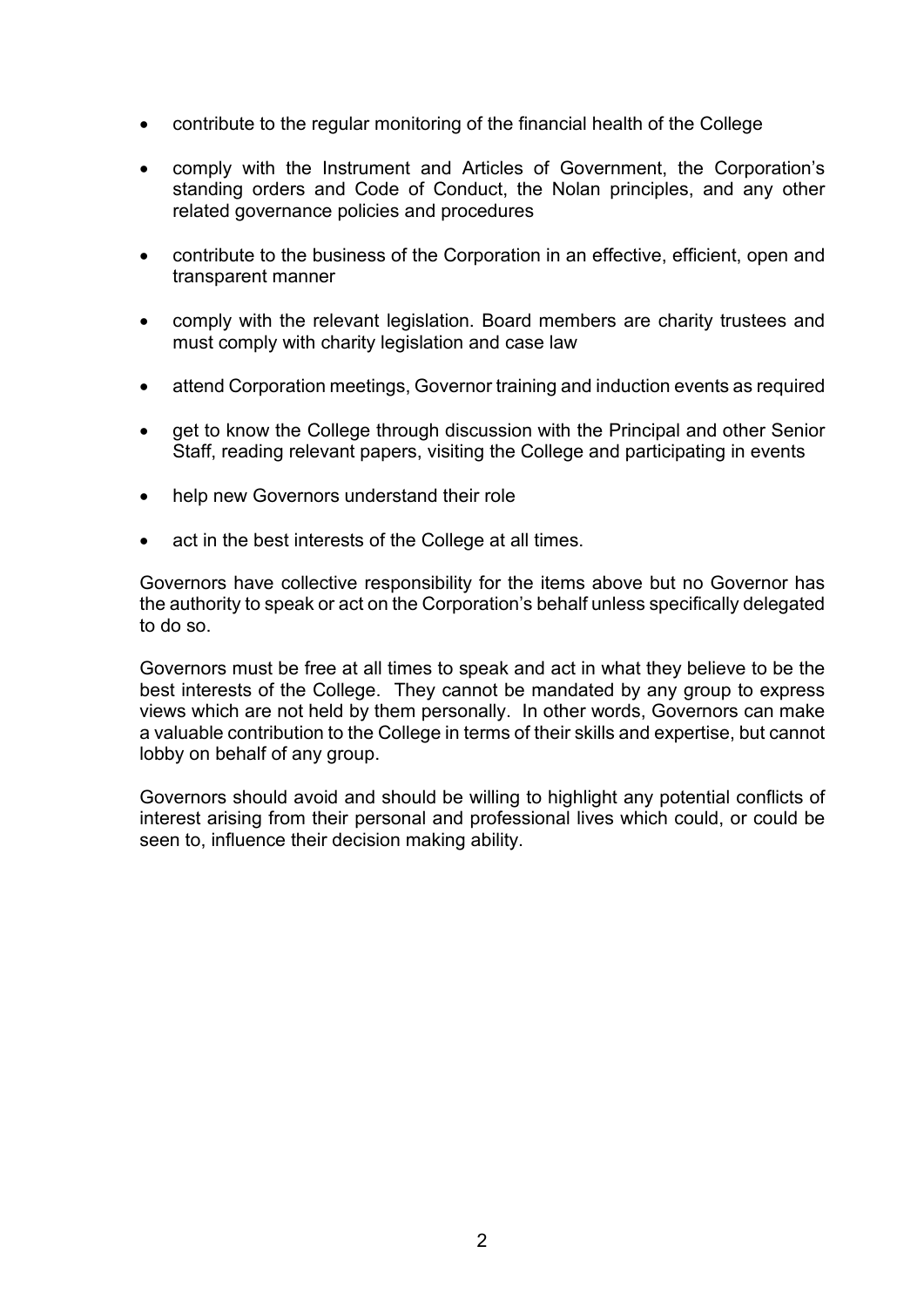## **SECTION 2**

# **Governors' person specification**

In seeking to fill any vacancy, the Corporation endeavours to maintain a balance of skills and experience amongst its membership. The following is a specification for governors in general. Certain types of governor may require additional skills as determined by the Search and Governance Committee.

| <b>Key skills</b>                         | <b>Narrative</b>                                                                                                                                                                                                                                                                                                                                                                                                                                                                                                                                                 |
|-------------------------------------------|------------------------------------------------------------------------------------------------------------------------------------------------------------------------------------------------------------------------------------------------------------------------------------------------------------------------------------------------------------------------------------------------------------------------------------------------------------------------------------------------------------------------------------------------------------------|
| Commitment to education                   | Able to demonstrate a commitment to further education<br>and the role of Leicester College in improving the local<br>and national skills base.                                                                                                                                                                                                                                                                                                                                                                                                                   |
| Interpersonal<br>and team work            | Able to work positively with others and debate whilst<br>maintaining a constructive atmosphere. Able to<br>challenge respectfully.                                                                                                                                                                                                                                                                                                                                                                                                                               |
| Communication and ability<br>to influence | Able to express ideas/plans in a clear manner and to<br>listen actively to other views. Able to communicate<br>effectively.                                                                                                                                                                                                                                                                                                                                                                                                                                      |
| Planning<br>and organisation              | Able to establish quickly an effective course of action<br>for self and others to achieve goals that can be<br>monitored by realistic performance targets. To be<br>visionary for the future plans of the College.                                                                                                                                                                                                                                                                                                                                               |
| Drive to achieve and<br>determination     | Able to create the required energy/enthusiasm and<br>commitment necessary to be effective and have the<br>tenacity to overcome obstacles.                                                                                                                                                                                                                                                                                                                                                                                                                        |
| Strategic perspective                     | Able to develop a broad-based view of issues and<br>events and perceive their long-term impact.                                                                                                                                                                                                                                                                                                                                                                                                                                                                  |
| Intellectual<br>and technical ability     | Able to absorb sometimes complex information and<br>rationalise appropriately. Able to think laterally and<br>arrive at a pragmatic solution.                                                                                                                                                                                                                                                                                                                                                                                                                    |
| Leadership                                | Able to demonstrate behaviour and skills that motivate<br>others to achieve, inspire confidence in others to<br>achieve objectives, and respect the views of others.                                                                                                                                                                                                                                                                                                                                                                                             |
| Experience                                | Experience of a senior management role in at least<br>a medium scale organisation and/or an appreciation<br>of issues that affect the senior management role.<br>Expertise in a field which is of relevance to the<br>$\bullet$<br>oversight of the affairs of the College. (Some<br>vacancies may require specific qualifications or a<br>particular skill or experience.)<br>Ability to demonstrate a full understanding and<br>appreciation of the principles of governance,<br>including collective responsibility and the discharge<br>of fiduciary duties. |
| Circumstances                             | Available to attend scheduled meetings of the<br>Corporation and Committees as appropriate with at<br>least 80% attendance required.                                                                                                                                                                                                                                                                                                                                                                                                                             |
| Equal opportunities                       | Committed to equality of opportunity for all                                                                                                                                                                                                                                                                                                                                                                                                                                                                                                                     |